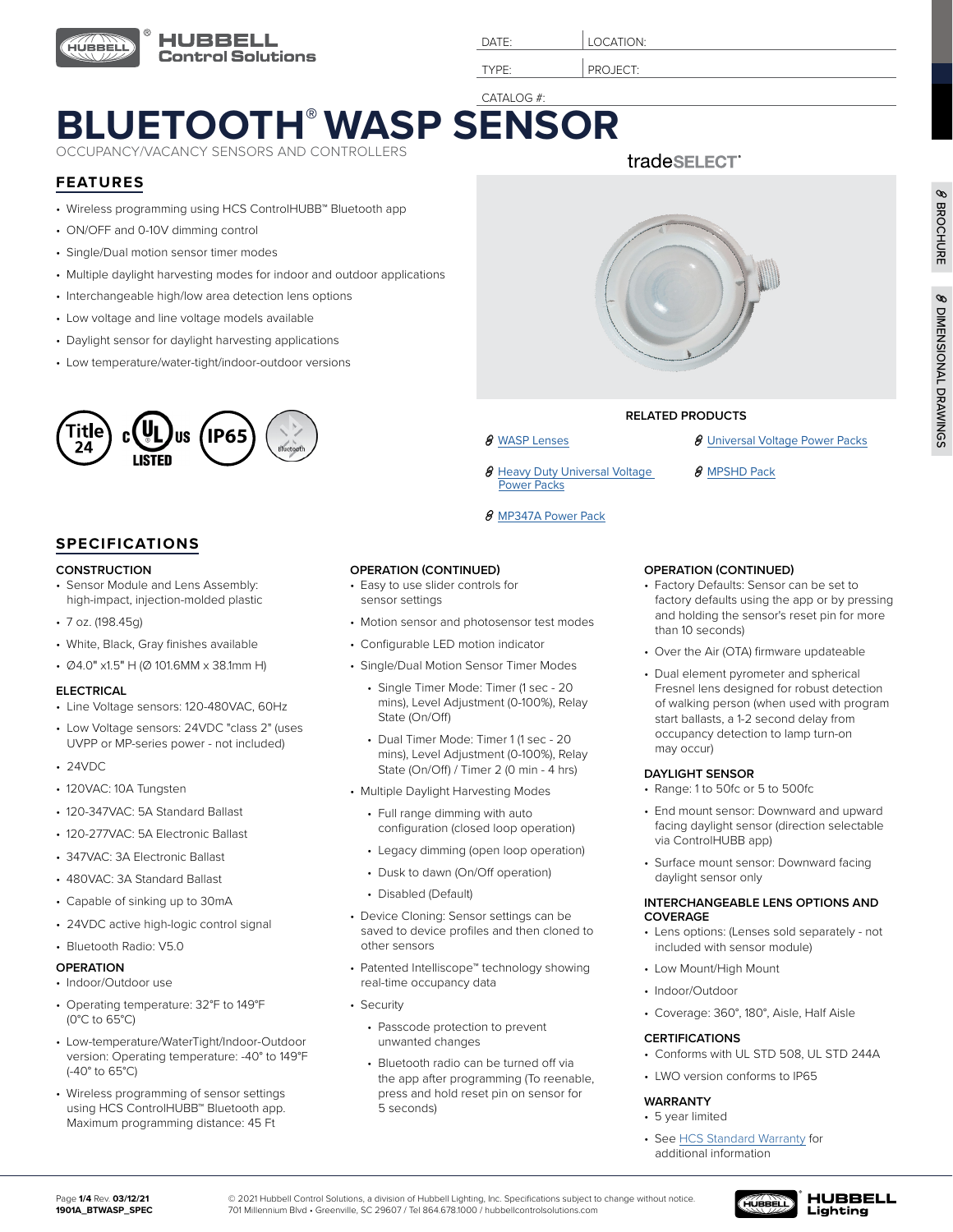

DATE: | LOCATION:

TYPE: | PROJECT:

CATALOG #:

# **BLUETOOTH®  [WASP SENSOR](https://www.hubbell.com/hubbellcontrolsolutions/en/p/4562349)**

OCCUPANCY/VACANCY SENSORS AND CONTROLLERS **ORDERING GUIDE**

| <b>CATALOG #</b> |                           |                  |                                                                                            |                 |                            |                          | <b>Example:</b> WSPDBEMUNV, WSPDLWOBEMUNV-GY |                                |               |
|------------------|---------------------------|------------------|--------------------------------------------------------------------------------------------|-----------------|----------------------------|--------------------------|----------------------------------------------|--------------------------------|---------------|
| <b>WSPD</b>      |                           |                  |                                                                                            |                 |                            |                          |                                              |                                |               |
| Model            |                           | Environment      |                                                                                            |                 | Mounting                   |                          | <b>Input Voltage</b>                         | Color                          |               |
| <b>WSPD</b>      | 0-10V Dimming WASP Sensor | в<br><b>LWOB</b> | Standard Bluetooth Version<br>Low-Temp/Watertight/Indoor/Outdoor<br>Version with Bluetooth | EM<br><b>SM</b> | End Mount<br>Surface Mount | <b>24V</b><br><b>UNV</b> | 24VDC (Low Voltage)<br>120-480VAC            | <b>Blank</b> White<br>BK<br>GY | Black<br>Gray |

#### Lens Ordering Guide

| <b>CATALOG #</b>   |             |              |                      |   |                  |                 |              | <b>Example:</b> WSPLWO-L360-LM-WH |  |       |       |
|--------------------|-------------|--------------|----------------------|---|------------------|-----------------|--------------|-----------------------------------|--|-------|-------|
|                    |             |              |                      |   |                  |                 |              |                                   |  |       |       |
| <b>WSP</b>         |             |              |                      | - |                  |                 |              |                                   |  |       |       |
| <b>Sensor Lens</b> |             |              | Environment          |   | Coverage         |                 | Mounting     |                                   |  | Color |       |
| <b>WSP</b>         | <b>WASP</b> | <b>Blank</b> | Indoor Version       |   | L360             | 360° Area Lens  | <b>Blank</b> | High Mount                        |  | WH    | White |
|                    | Sensor Lens | LWO          | Low-Temp/Watertight/ |   | L <sub>180</sub> | 180° Area Lens  | LM           | I ow Mount                        |  | ВK    | Black |
|                    |             |              | Outdoor Only         |   | LA               | Aisle Lens      |              |                                   |  | GY    | Gray  |
|                    |             |              |                      |   | LHA              | Half Aisle Lens |              |                                   |  |       |       |

| <b>Accessories</b>     |  |
|------------------------|--|
| WSPADAPTOR2 WASP End I |  |

**Mount** Sensor Offset Adapter

#### **DIMENSIONS**



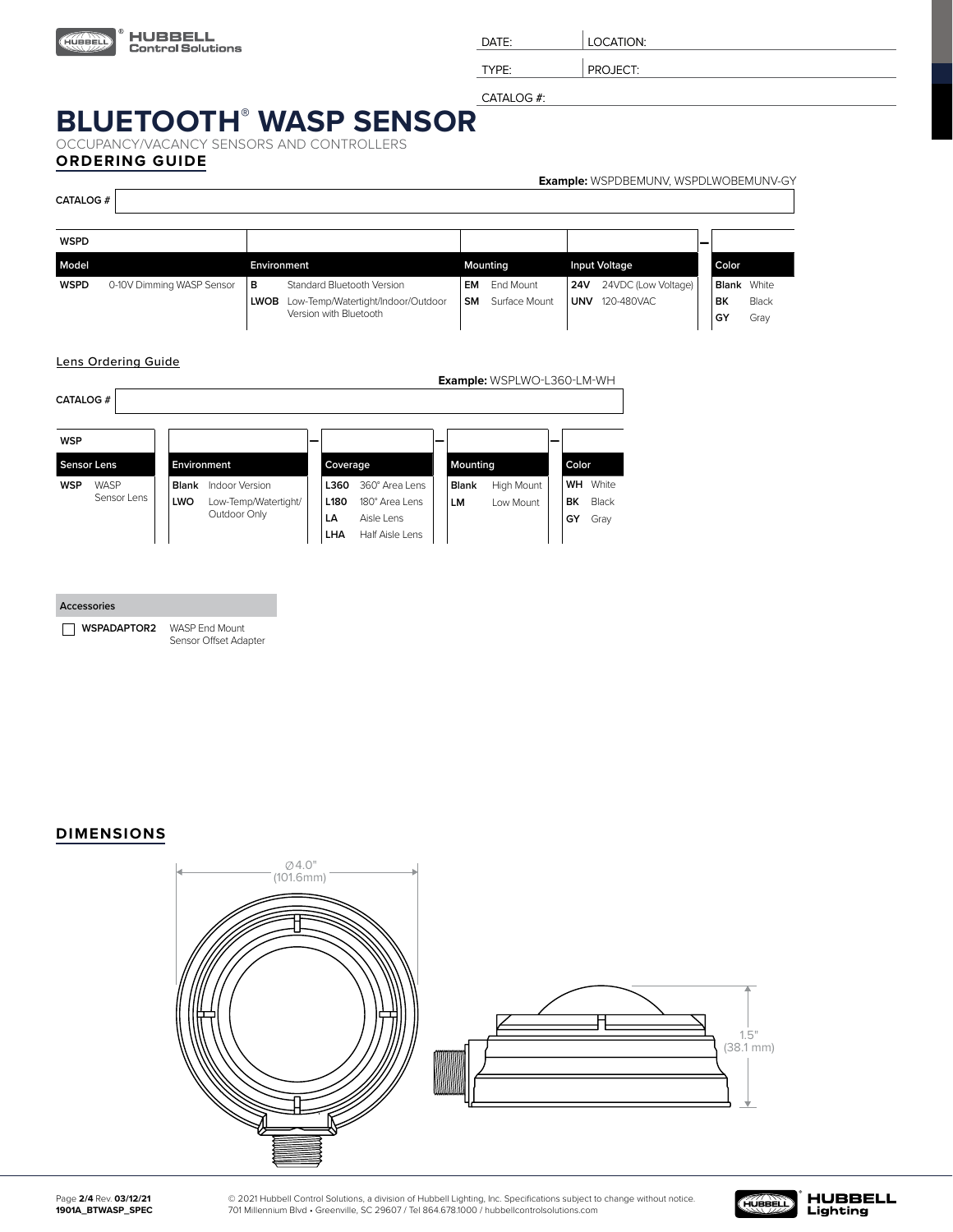

| $\mathsf{DATF}^1$ | LOCATION:         |
|-------------------|-------------------|
| TVDE.             | IFCT.<br>◡◡ ∟◡ ╷. |

CATALOG #:

## **BLUETOOTH®  [WASP SENSOR](https://www.hubbell.com/hubbellcontrolsolutions/en/p/4562349)**

OCCUPANCY/VACANCY SENSORS AND CONTROLLERS

### **ADDITIONAL INFORMATION CONTINUED**

Coverage Patterns



**Sensor Lens Coverage and Detection Patterns When Mounted at 8ft with Low Mount Lens**

#### Wiring Diagrams



**Sensor Lens Coverage and Detection Patterns When Mounted at 30ft and 45ft with Standard Lens**



**Wiring Diagram**



**208/240 &480VAC Wiring Diagrams**